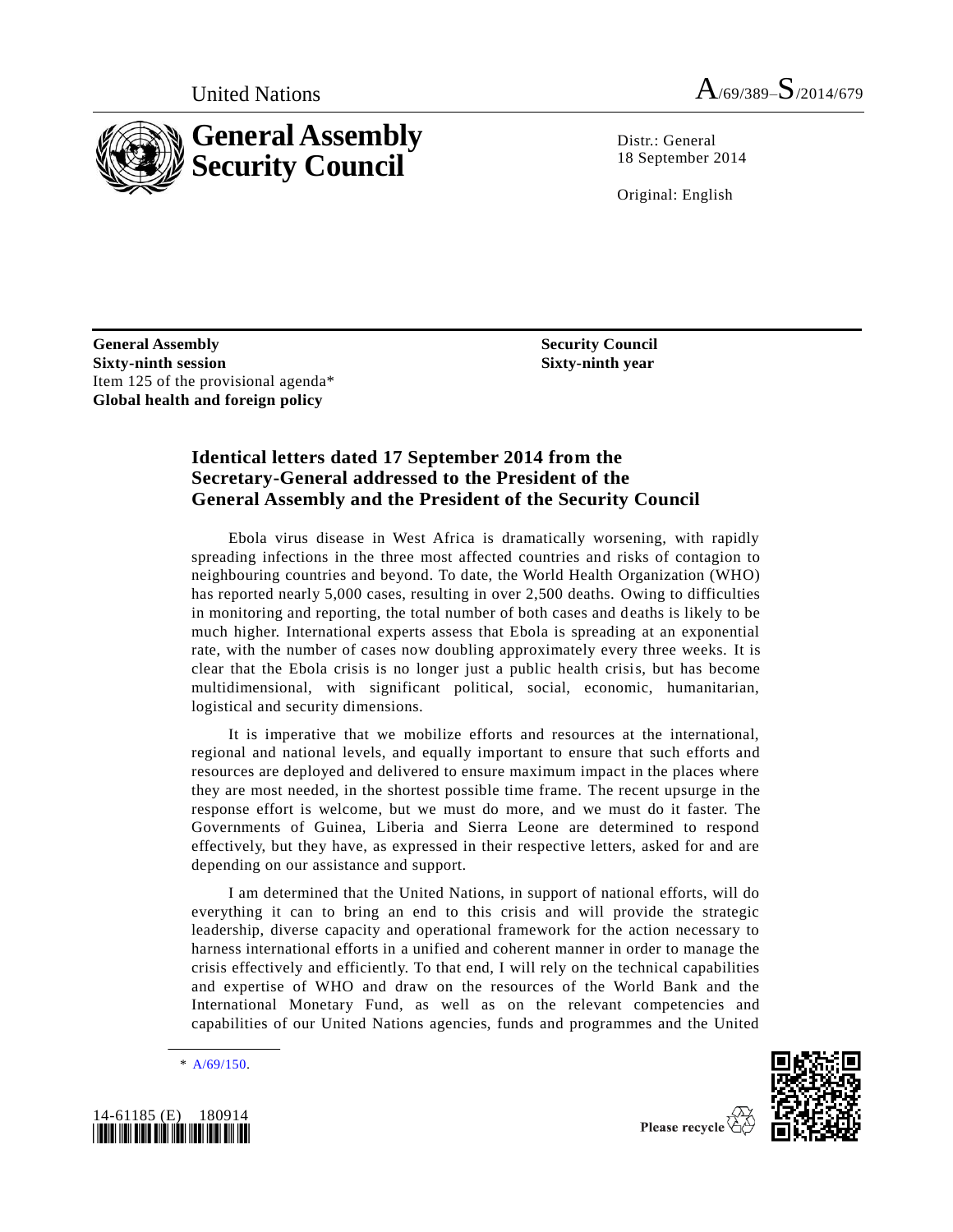Nations country teams. We recognize and appreciate the contributions already committed by Member States and look forward to collaborating and coordinating with other Member States. I will look to Member States and other international partners to honour their pledges, provide much-needed additional support and sustain their commitment for as long as is needed.

Initially, on 12 August 2014, I appointed Dr. David Nabarro as the United Nations System Senior Coordinator for Ebola Virus Disease to provide overall strategic direction and to assist Governments in the region in addressing the crisis. Subsequently, on 8 September 2014, I activated the Organization's emergency response mechanism and named Anthony Banbury as Deputy Ebola Coordinator and Emergency Crisis Manager. In recognition of the rapidly evolving situation on the ground, including the rapid spread of Ebola virus disease, and following consultations with Dr. Margaret Chan and Dr. Nabarro, I have decided to establish a United Nations Mission. The Mission will harness the capabilities and competencies of all the relevant United Nations actors under a unified operational structure to reinforce unity of purpose, effective ground-level leadership and operational direction, in order to ensure a rapid, effective, efficient and coherent response to the crisis. The singular strategic objective and purpose of the Mission will be to work with others to stop the Ebola outbreak. To achieve this, the strategic priorities of the Mission will be to stop the spread of the disease, treat the infected, ensure essential services, preserve stability and prevent the spread to countries currently unaffected.

The Mission, through presences within the affected States, will provide needed field-level support to the Governments and peoples of West Africa as they respond to the crisis. The Mission will assist Member States and regional and sub-regional organizations, upon request, as well as other partners, including non-governmental organizations, in delivering their bilateral and multilateral assistance in a coordinated and coherent manner on the ground. In particular, the Mission will coordinate with the African Union, the Economic Community of West African States and the Mano River Union.

Under the joint initiative of the Director-General of WHO and myself, Dr. Nabarro will continue to represent the United Nations system and provide overarching strategic leadership, coordination and guidance, including through consultations with the Member States and other stakeholders participating in or contributing to the international efforts in response to Ebola virus disease. He will lead international efforts to mobilize and sustain the political will and strategic resources necessary to combat this crisis. I invite all Member States, other intergovernmental organizations, civil society and the private sector to join a broad international coalition at the earliest opportunity and to contribute decisively to the international response to the disease.

At the operational level, I intend to immediately establish a United Nations Mission for Ebola Emergency Response (UNMEER), to be headed by a Special Representative of the Secretary-General (Under-Secretary-General) whom I shall appoint following consultation with Dr. Chan and who will report directly to me. The Mission will build and maintain a regional operational platform, ensuring the rapid delivery of international assistance against the needs identified in the affected States, lead the response at the operational level and provide strategic direction to the United Nations system and other implementing partners on the ground. It will also work closely with all Governments and partners contributing to this effort.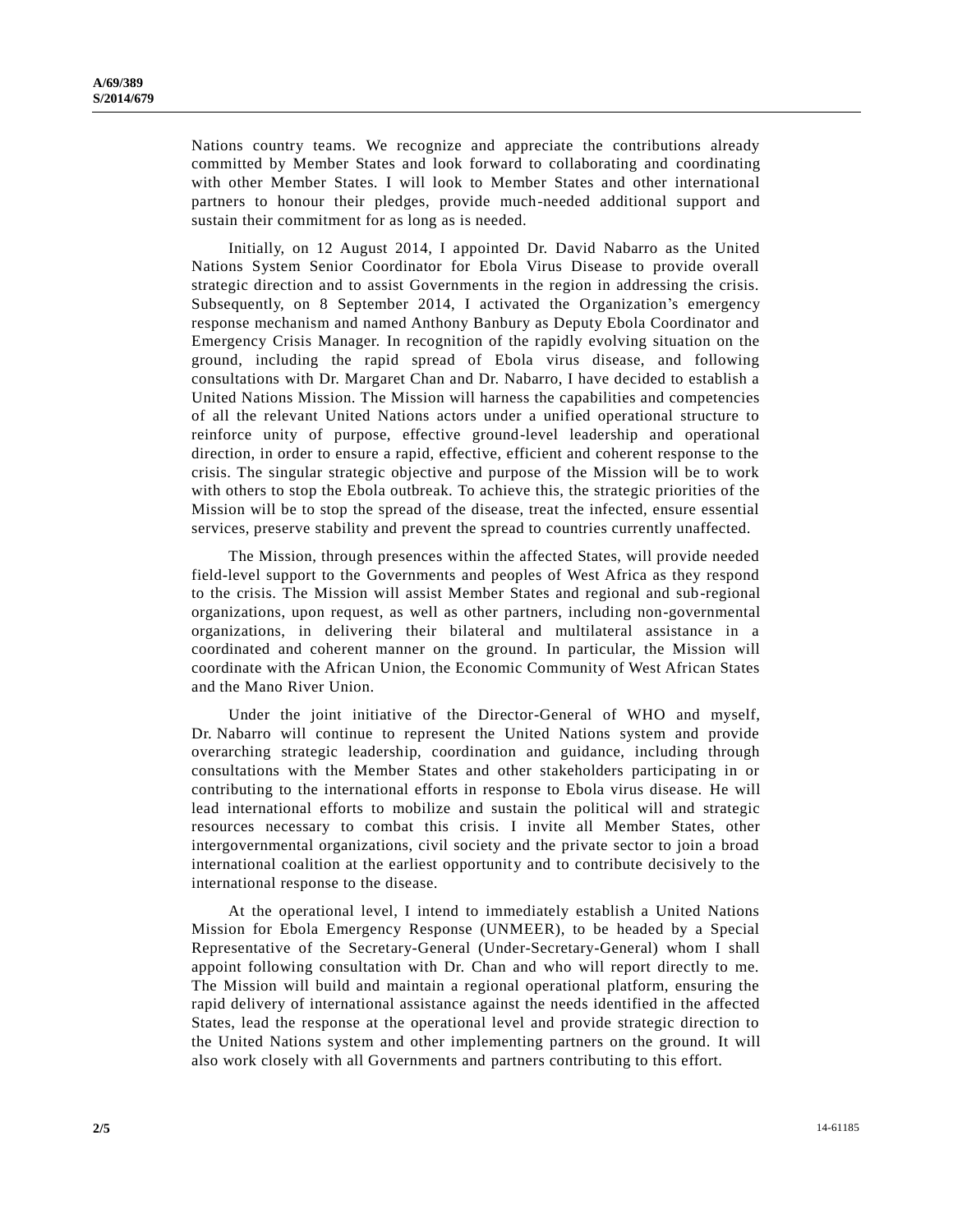The Mission will have its headquarters in the region, but not in one of the three most affected countries. The Mission will have country offices in each of the three most intensely affected countries, led by a United Nations Ebola Crisis Manager. The Mission leadership will include a senior health official nominated by WHO. It is essential to assess continuously all capabilities for the monitoring and surveillance of the disease in those countries establishing a prevention response. The Mission will work closely and in a coordinated manner with existing United Nations presences and, in particular, with the affected countries and the Governments of countries deemed to be most at risk of Ebola outbreaks. If necessary, the Mission will be able to adjust its presence and activities in a manner commensurate with the needs and demands of the Ebola emergency response, including through the operational deployment to other countries that experience high levels of Ebola transmission, at the request of the Governments concerned. The Mission shall remain mindful of the potential peace and security implications, cognizant of the fact that all three affected countries are presently within the ambit of the Peacebuilding Commission.

The Mission's country offices will rely on, and work in close partnership with, the United Nations country teams and other United Nations presences in the countries concerned and in the region at large, including in particular the United Nations Mission in Liberia. I have consulted with the heads of United Nations agencies, funds and programmes, and we have all agreed on the importance of ensuring unity of effort for all the organizations' Ebola work in West Africa under the Mission's leadership. The Mission will bring together the range of United Nations actors and capabilities, as well as Governments, Member States, non-governmental organizations and other relevant stakeholders, in order to provide effective leadership, avoid unnecessary duplication and ensure the efficient prioritization of available assets and resources. The Mission will work closely with the national Ebola operational centres established by the Governments concerned, as well as with contributing Member States that are providing assistance within affected countries. The Mission will also engage closely with the private sector in order to ensure that the collective international community is drawing upon all possible assets to overcome the outbreak and its destructive secondary effects.

The Mission will be guided by six principles:

- 1. Reinforce government leadership;
- 2. Deliver rapid impact on the ground;
- 3. Closely coordinate and collaborate with actors outside the United Nations;
- 4. Tailor responses to particular needs in the different countries;
- 5. Reaffirm WHO lead on all health issues;
- 6. Identify benchmarks for transition post-emergency and ensure that actions strengthen systems.

Furthermore, the Mission will be responsible for catalysing a rapid and massive mobilization of international human, material, logistic and financial resources, under a single overarching framework, in pursuit of the objectives of the mandate and strategic priorities cited above. To achieve those strategic objectives, the Mission will focus on 12 mission-critical actions identified by the Senior United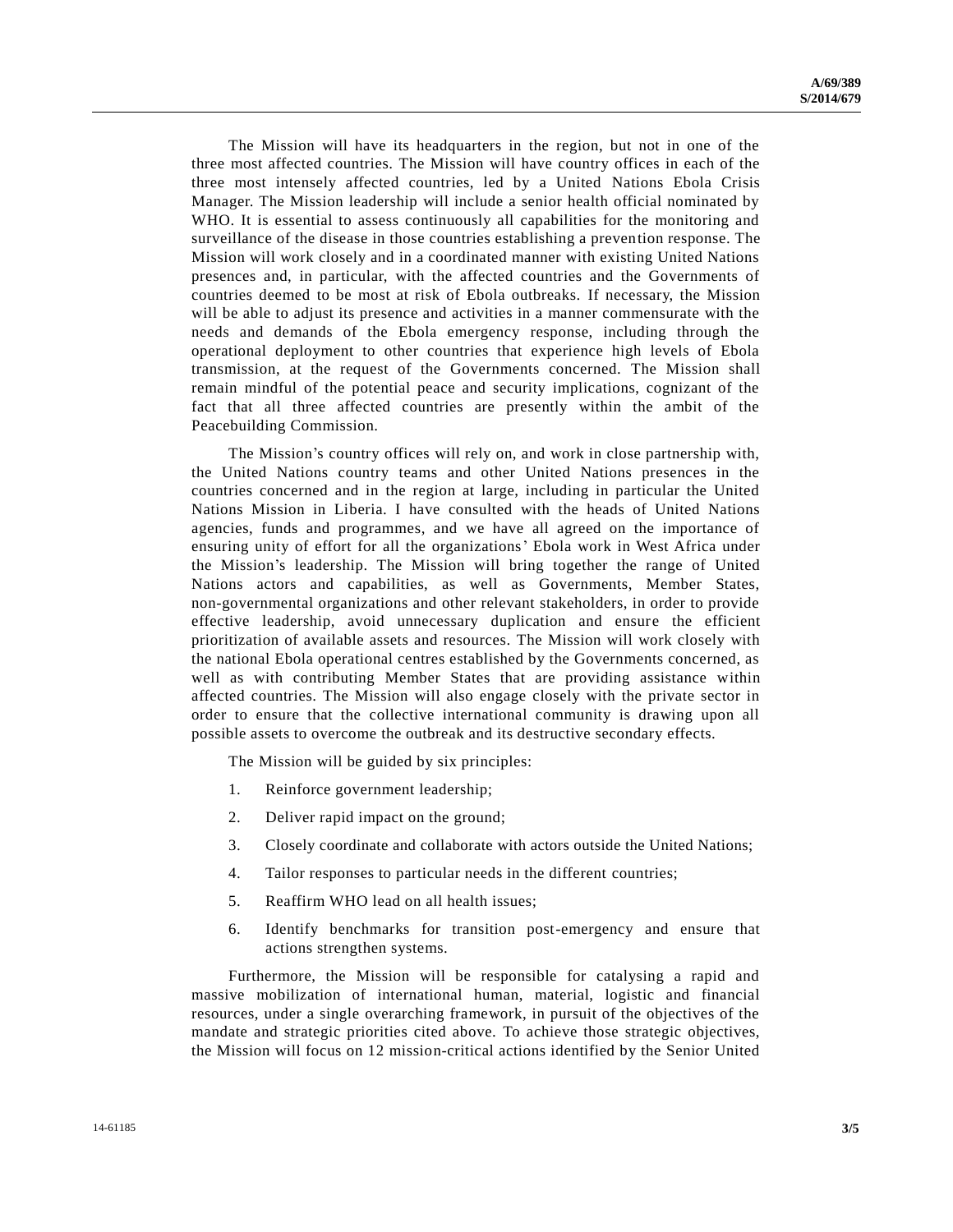Nations System Coordinator, following consultations with major stakeholders, including the Governments of the affected countries, including:

- 1. Identification and tracing of people with Ebola virus disease;
- 2. Care for the infected and infection control;
- 3. Safe and dignified burial;
- 4. Medical care for responders;
- 5. Food security and nutrition;
- 6. Access to basic health services;
- 7. Cash incentives for health workers;
- 8. Economic protection and recovery;
- 9. Supplies of material and equipment;
- 10. Transportation and fuel;
- 11. Social mobilization;
- 12. Messaging.

The Mission will also put in place, with guidance and oversight from WHO and assistance from Member States, a training infrastructure for medical and non-medical, international and national staff to ensure standardized competencies, with a priority attached to preventing Mission staff and associated responders from becoming infected with Ebola virus disease in the conduct of their duties. The protection of United Nations staff and all responders is a top priority for me and a fundamental tenet of halting the transmission of the disease. The Mission will identify key strategic supplies and assets on the basis of advice from WHO and others, and will establish a centralized procurement and distribution system, using the World Food Programme Humanitarian Response Depot in Accra as a logistics hub, and other locations as appropriate. The Mission will be responsible for collecting, analysing and presenting comprehensive information on the spread of Ebola virus disease and the international response to it, including critical gaps in activities or resources.

It is my intention that the Mission will exist only as long as is necessary to stem the crisis. When Ebola virus disease no longer poses a grave threat to the people of the infected countries, the Mission will have achieved its objective and will be disbanded. The Ebola situation has highlighted the need to determine if and how early identification systems need to be improved and how those systems can better translate into more timely action. I intend to consult with Dr. Chan on this issue in order to make recommendations to accelerate the global response in the future. Input from the affected Governments, Member States and other relevant stakeholders will be an essential part of this process.

The Mission, with strong support from WHO and other partners, will also work with the Governments of non-affected countries to ensure that appropriate preparedness and prevention measures are in place to avoid further spread. I call upon leaders around the world to take the steps necessary at the national level to ensure that every country is prepared to take rapid and appropriate action in the event that any cases of Ebola virus disease enter their countries.